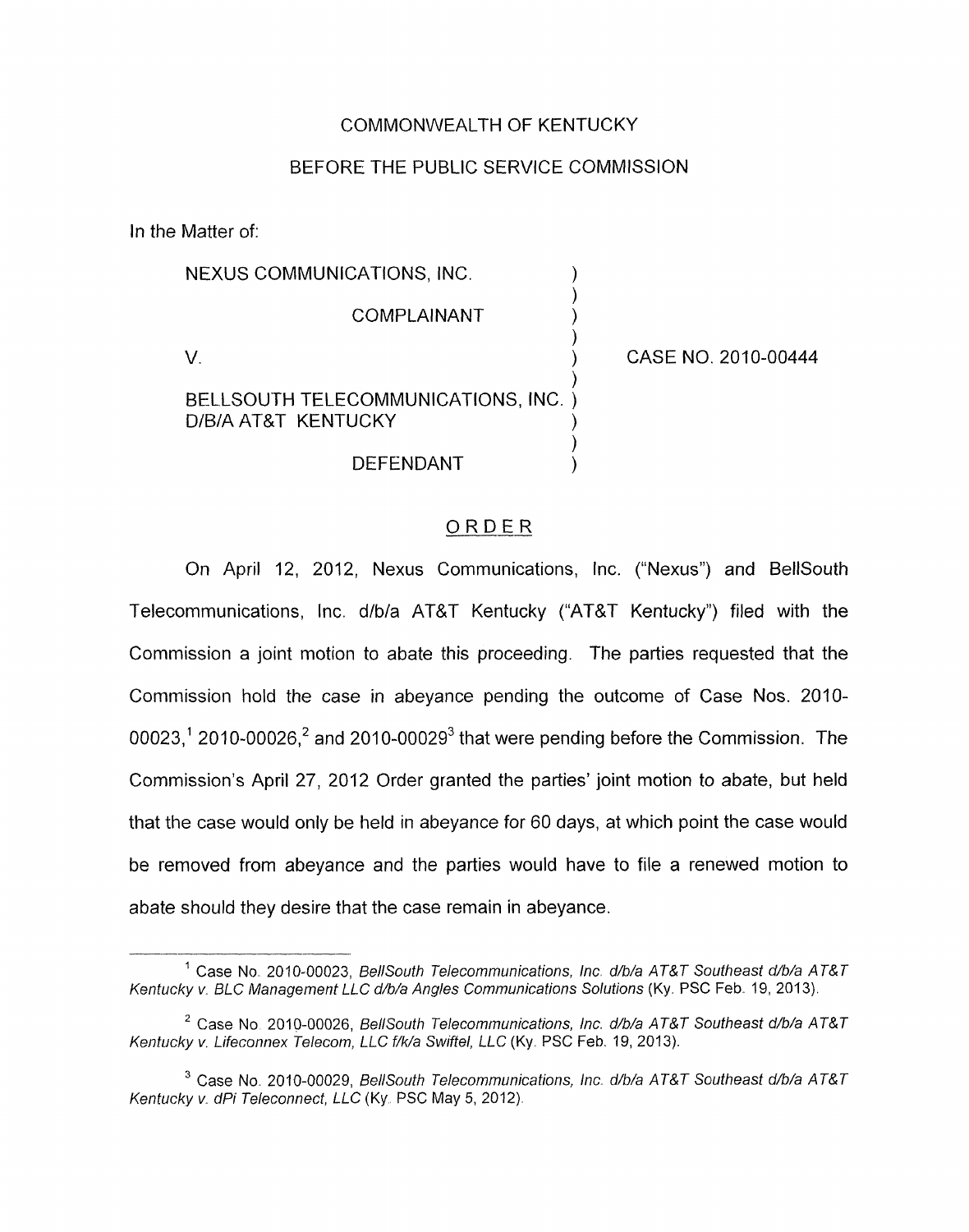On June 26, 2012, the parties jointly filed a renewed motion to abate. The parties requested that the Commission continue to hold this case in abeyance pending the issuance of final orders on the merits in Case Nos. 2010-00023 and 2010-00026. The Commission's September IO, 2012 Order granted the joint motion and placed the case in abeyance for an additional 60 days.

On November 9, 2012, the parties jointly filed a renewed motion to abate. The parties request that the Commission continue to hold this case in abeyance pending the issuance of final orders on the merits in Case Nos. 2010-00023 and 2010-00026. The parties stated that AT&T Kentucky retains the right to move to lift the abeyance if Nexus fails to make payments for undisputed amounts. The parties also agree to continue settlement negotiations during the abatement period and stated that Nexus had submitted a broad settlement offer to AT&T Kentucky. The Commission's November 30, 2012 Order granted the joint motion and placed the case in abeyance for an additional 60 days.

On January 30, 2013, the parties jointly filed a renewed motion to abate. Unlike their previous motions to renew abatement, the parties no longer stated that they were waiting for the Commission to issue final orders in Case Nos. 2010-00023 and 2010- 00026.4 Rather, the parties stated that they are engaging in extensive and broad-range settlement negotiations regarding all states in which there are disputes between the

<sup>&</sup>lt;sup>4</sup> The Commission issued final Orders in these cases on February 19, 2013.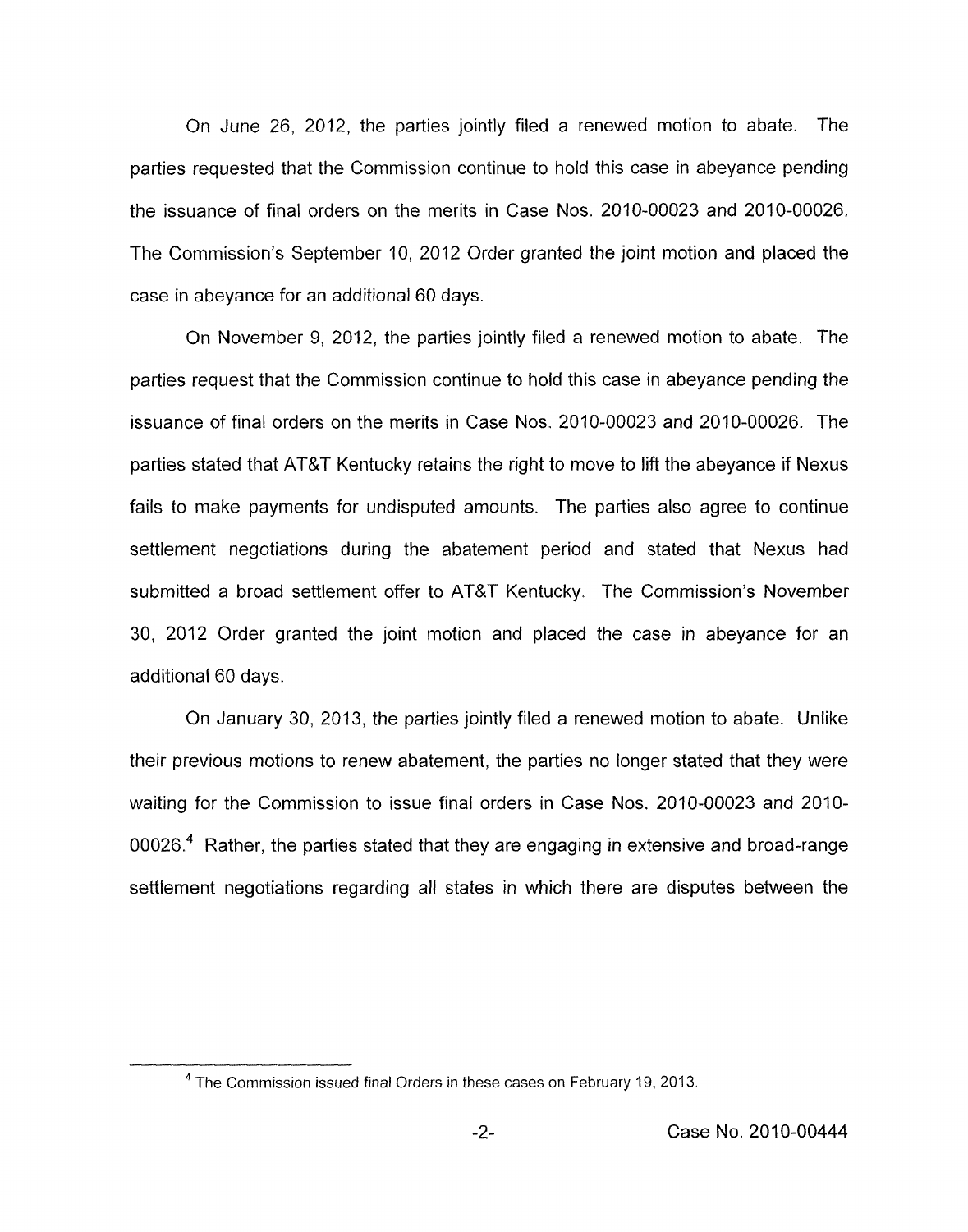parties.<sup>5</sup> The parties claim that they have agreed in principle to the terms of the settlement and are "working diligently" to reach final resolution of these issues.<sup>6</sup>

The Commission finds that the parties, because they have agreed in principle to a settlement, have provided sufficient grounds to support their Joint Motion. The Commission encourages the parties to resolve as many issues as they can prior to proceeding to a hearing before the Commission and it appears likely that holding this case in abeyance will accomplish that goal. Accordingly, the Commission will grant the parties' Joint Motion. However, in order to ensure that progress is being made in settlement negotiations or that litigation in other states is moving toward resolution, the Commission will only hold this case in abeyance for 60 days from the date of this Order. At the end of the 60-day period, this case will no longer be held in abeyance and the case shall proceed. If the case is not settled by the time the abeyance is lifted, the parties shall file a proposed joint procedural schedule with the Commission.

IT IS THEREFORE ORDERED that:

1 This case is held in abeyance for 60 days from the date of this Order.

2. At the end of the 60-day period, if the parties have not reached a settlement, the parties shall file a proposed joint procedural schedule with the Commission.

<sup>&</sup>lt;sup>5</sup> Joint Status Report and Renewed Motion to Abate ("Joint Motion"), filed Jan. 30, 2013, at 1.

 $<sup>6</sup>$  *Id.* at 2.</sup>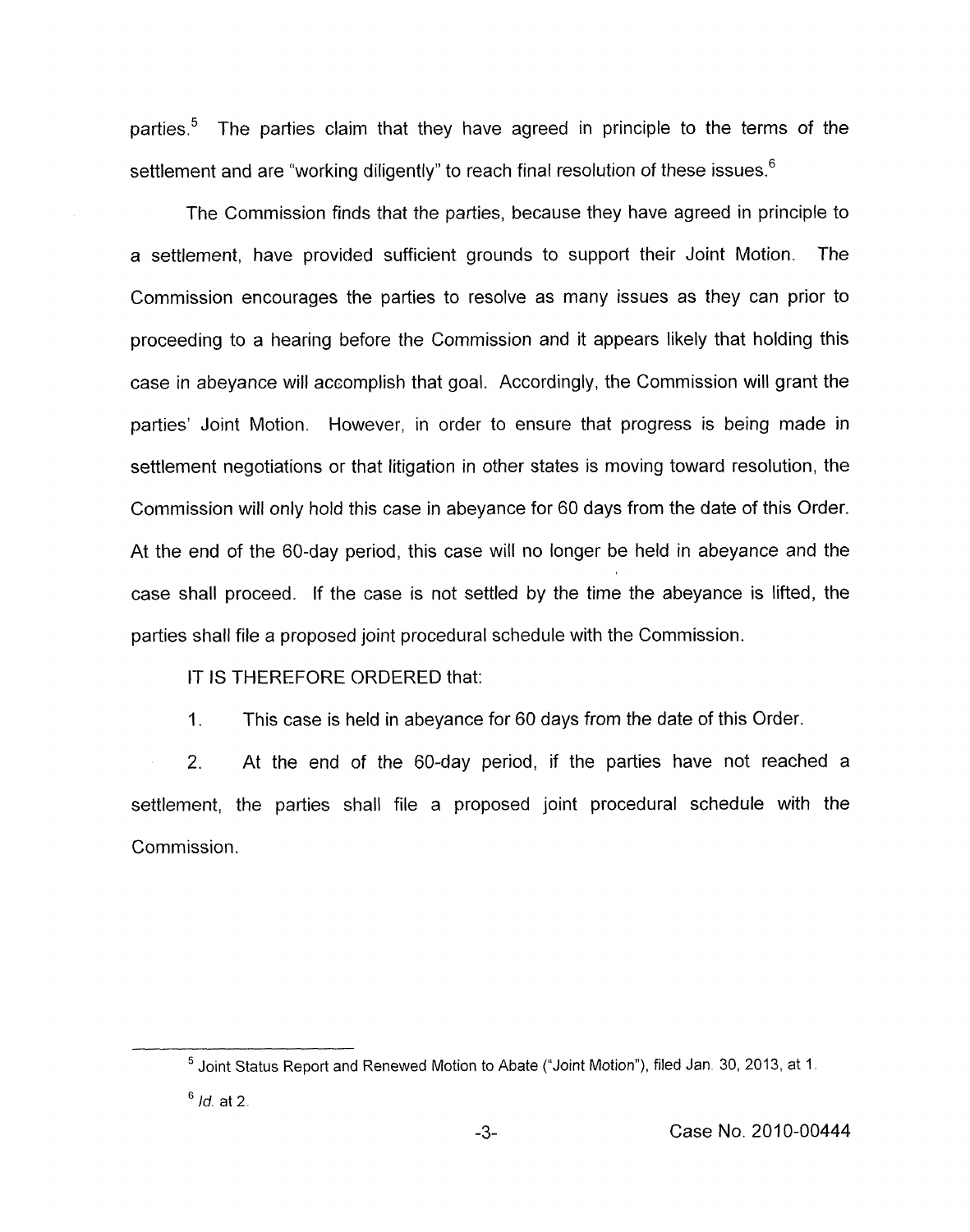By the Commission



 $\overline{\phantom{a}}$ 

ATTEST Executive Evector

Case No. 2010-00444